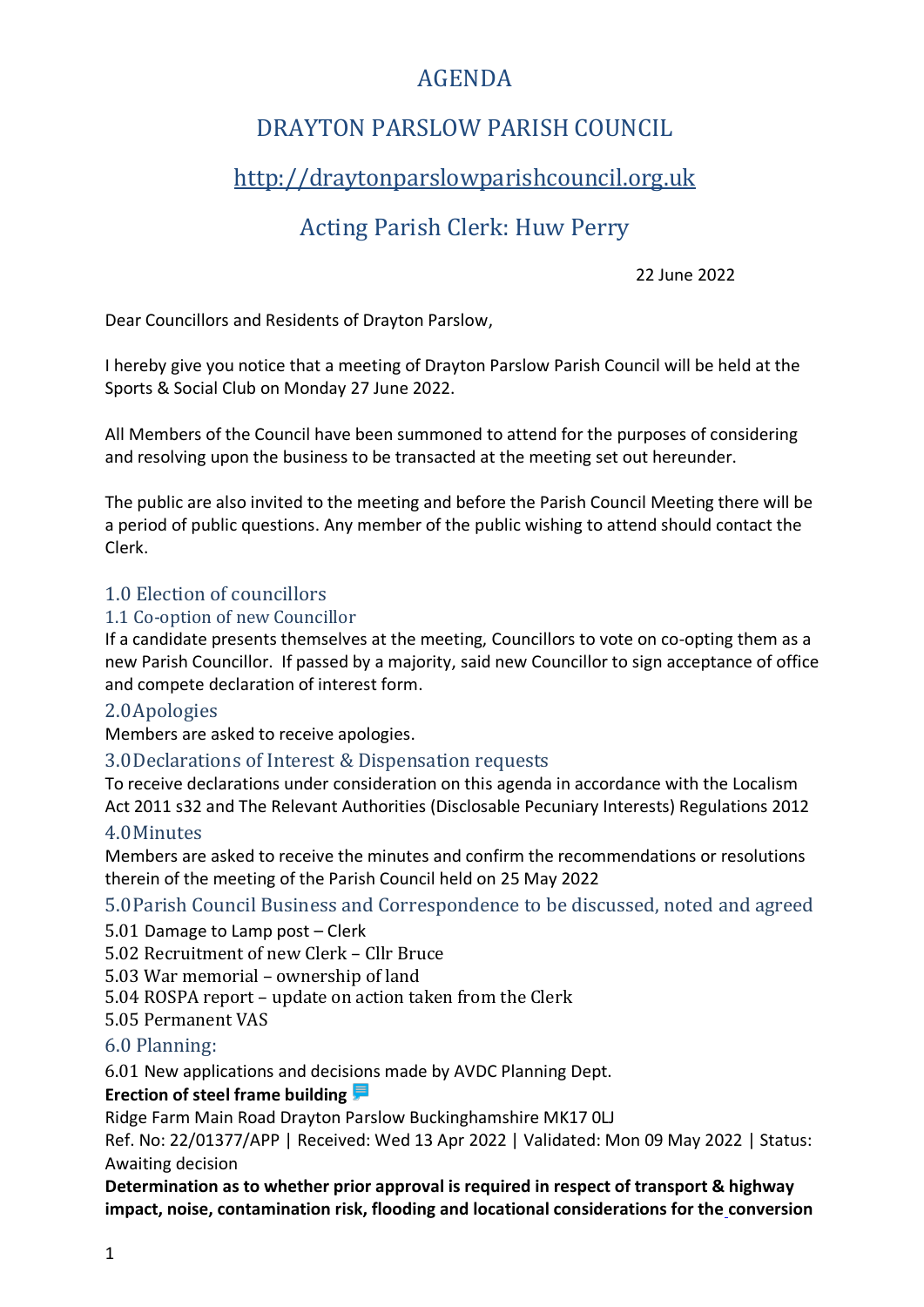### **[of agricultural barn into 1no. dwellinghouse \(Class Q\(a\)\) and in relation to design and](https://publicaccess.aylesburyvaledc.gov.uk/online-applications/applicationDetails.do?keyVal=RA7UZTCL0UN00&activeTab=summary)  [external appearance of the building \(Class Q\(b\).](https://publicaccess.aylesburyvaledc.gov.uk/online-applications/applicationDetails.do?keyVal=RA7UZTCL0UN00&activeTab=summary)**

Bunglars Hall Stewkley Road Drayton Parslow Buckinghamshire MK17 0LA

Ref. No: 22/01347/COUAR | Received: Tue 12 Apr 2022 | Validated: Tue 12 Apr 2022 | Status: Refused

**[Erection of extension abutting north wall of church](https://publicaccess.aylesburyvaledc.gov.uk/online-applications/applicationDetails.do?keyVal=R5LK9ACLLA500&activeTab=summary)**

Holy Trinity Church Church End Drayton Parslow Buckinghamshire

Ref. No: 22/00096/APP | Received: Wed 12 Jan 2022 | Validated: Wed 12 Jan 2022 | Status: Approved

### **Application for a Lawful Development Certificate for an existing development of use of Installation and occupation of a caravan as a dwellinghouse**

Backfield Farm Stewkley Road Drayton Parslow Buckinghamshire MK17 0LA

Ref. No: 20/00319/ACL | Received: Wed 29 Jan 2020 | Validated: Wed 29 Jan 2020 | Status: Certificate Refused

6.02 Neighbourhood Plan - Cllr Bruce

## 7.0 Recreation Field/Play Area

7.01 Mower and strimmer servicing – Clerk for Cllr Perry

7.02 MUGA posts and netting

## 8.0 Buckinghamshire Council

No updates received as of date of publication of agenda

# 9.0 Highways, Footpaths & Footways, Streetlighting, Devolved Services

9.01 Additional kerbing funding

## 10.0 Finance

10.01 Account Balances:

The balances for the Lloyds Bank accounts are as follows:

| <b>Treasurers Account</b>           | £ 20,843.66 (as of 31 May 2022) |
|-------------------------------------|---------------------------------|
| <b>BIA Account</b>                  | £91,818.08 (as of 31 May 2022)  |
| <b>Poor Land Treasurers Account</b> | £ 2,261.25 (as of 31 May 2022)  |
| Poor Land Call Account              | £ 6,715.94 (as of 31 May 2022)  |
|                                     |                                 |

#### 10.02 Payments:  $M = 2022$

| MIAV ZUZZ |               |                        |               |
|-----------|---------------|------------------------|---------------|
| D/debit   | <b>NPower</b> | MPAN1 (1/3/22-31/3/22) | £299.54       |
|           |               |                        | $(249.62 +$   |
|           |               |                        | 49.92)        |
| D/debit   | <b>NPower</b> | MPAN2 (1/3/22-31/3/22) | £12.32 (11.70 |
|           |               |                        | $+0.62$       |

June 2022

| 160<br>(Poor<br>land) | Bucks &<br><b>River Ouzel</b><br>IDB. | Drainage rates         | £10.91                           |
|-----------------------|---------------------------------------|------------------------|----------------------------------|
| D/debit               | <b>NPower</b>                         | MPAN1 (1/5/22-31/5/22) | £252.44<br>$(210.37 +$<br>42.07) |
| D/debit               | <b>NPower</b>                         | MPAN2 (1/5/22-31/5/22) | £11.99 (11.38)<br>$+0.61$        |
| 1092                  | <b>DVLA</b><br>Swansea                | License plate lookup   | £2.50                            |
| 1093                  | Boden &<br>Ward                       | VAT payment            | £234.00 (0.00<br>$+234.00$       |